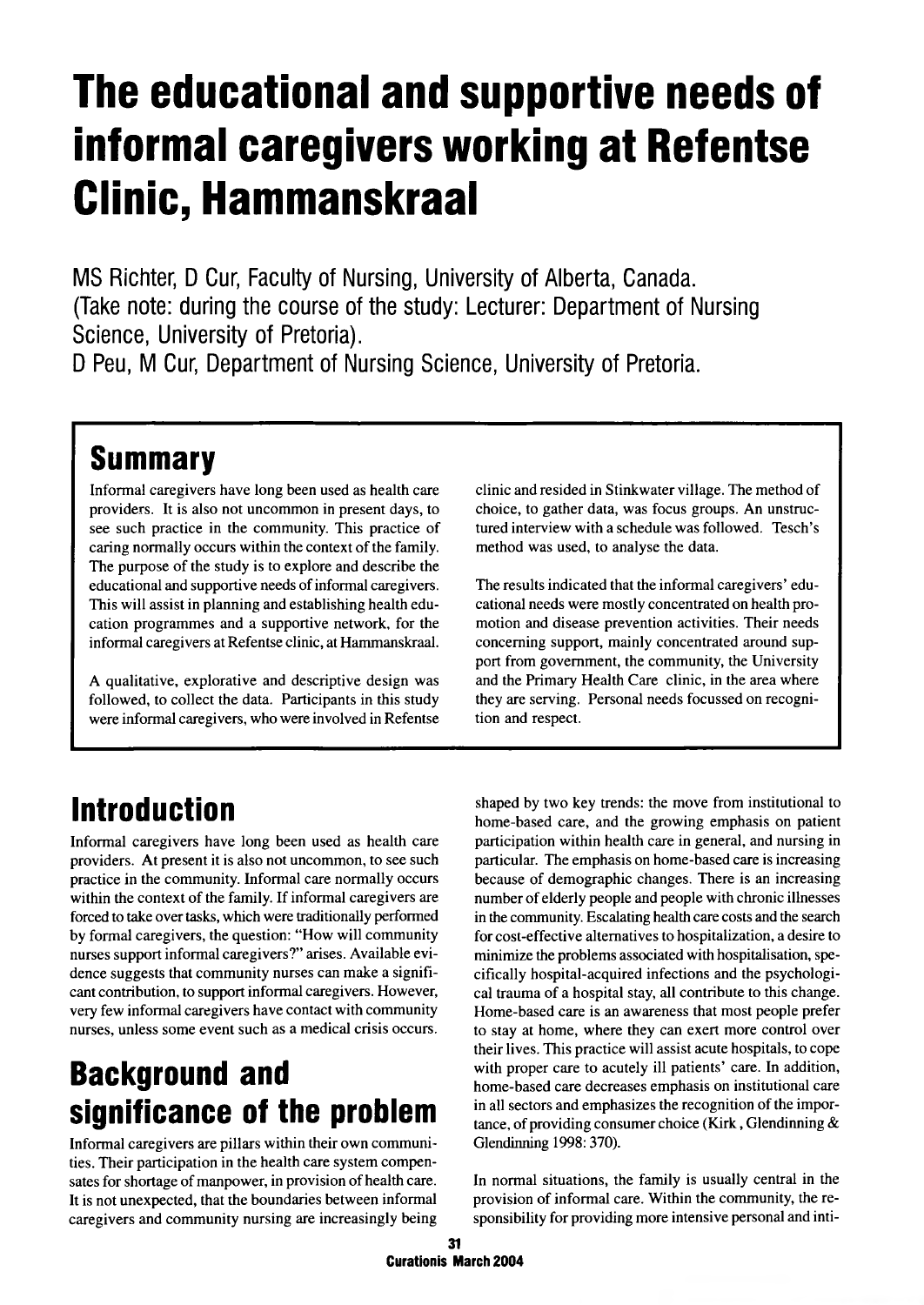mate care is likely to fall upon close family members in general and on one family member in particular. It is mainly female relatives who take part in the tasks of caring. This is provided on an unpaid basis, based upon feelings such as obligation and love.

If informal caregivers are forced to take over tasks that were traditionally performed by formal caregivers, the question: "How will community nurses support informal caregivers?" arises. The available evidence suggests that the community nurses can make a significant contribution. They can support informal caregivers, if there is a need. However, very few informal caregivers have contact with the community in the event of a medical crisis. Kirk et al (1998: 375) argue that community nurses have a relative lack of information, concerning the on-going support of informal caregivers. It is apparent, that the educational and informational needs of informal caregivers have been largely ignored in the past. Atkinson (1992: 835 - 840) mentioned, in his study on caregivers, that informal caregivers do not get any instructions; in relation to the caring activities they perform.

A change in the attitude and style of community nurses is needed. A change should be made from a compliance approach, to one of empowerment and partnership, with the community. The development of participation in care and relationships, built on a philosophy of partnership, is largely at the discretion of the nurse, as the party holding the greater power in professional-lay relationships (Tmobranski 1994: 733 - 737, Darbyshire & Morrison 1995: 26 - 28, Rodwell 1996:305 - 313, Cahill 1996:560 - 571). Nurses may perceive lay participation in care giving as threatening, especially when it includes the rendering of activities traditionally associated with professional nursing. Nurses should act as expert resources to informal caregivers. The increased participation of informal caregivers can offer opportunities for role enhancement and the development of interpersonal skills. A shift from a compliance approach, to one of empowerment and partnership, is needed (Coates & Boore 1995:628-640).

Although informal caregivers are willing to render a service to the community, their needs are not known. There are also no formal educational and supportive programmes, to assist them in Refentse clinic, at Hammanskraal. Therefore, their needs need to be explored and described. Knowledge of these needs will consequently enable the researchers to plan and establish health education programmes. These will cater for the community and the informal caregivers. Furthermore, lack of educational and supportive programmes necessitated research of this nature.

# **Definition of terms**

*Informal caregivers*: They are a variety of community members, who are selected and trained, and work in the community they are living in. The informal caregiver carries out one or more functions, related to health care delivery and welfare. They are trained in some way, in the context of the intervention, but usually have no formal professional certificate, or tertiary education (Friedman 2002:162). *Health promoting:* This is the process of enabling people to take control of their own health needs.

### **Purpose of the study**

The purpose of the study was to explore and describe the educational and supportive needs of the informal caregivers at Refentse clinic, at Hammanskraal, on which a programme could be based.

### **Objective of the study**

- to explore and describe the educational and supportive needs of the informal caregivers from the Refentse clinic, at Hammanskraal
- to make recommendations, for a supportive and educational programme for informal caregivers from the Refentse clinic, at Hammanskraal

### **Research design**

A qualitative and descriptive design was used in this study.

# **Population**

The population consisted of informal caregivers, who were involved with Refentse clinic, and reside in Stinkwater village, in the Hammanskraal district. Refentse clinic is situated in the rural community of Stinkwater village, north of Pretoria. The village has a community with diverse cultures, who are willing to serve their own people. This clinic serves the population of approximately 80 000 and the services are rendered 24hours per day.

Different categories of health care providers, including informal health care givers, provide primary health care to individuals, families and groups. The participation and involvement of the informal caregivers and the community influence the provision of primary health care in this community. According to Dennil, King and Swanepoel (1999:6- 7) primary health care services should be accessible, affordable, available, effective, and efficient. People should also have equal access to basic health care and social services. There is a need to investigate the needs of informal caregivers that influence their participation and involvement

### **Sampling**

A purposive sampling method was used. This involved conscious selection, by the researchers, of certain subjects or elements, needed to be included in the study. The participants were purposely selected, particularly willing individuals. Cases were handpicked (Bums and Grove 1993:284). The informal caregivers, who regularly provide the services, were included in the study to provide the information necessary for the study. Sixteen informal caregivers took part.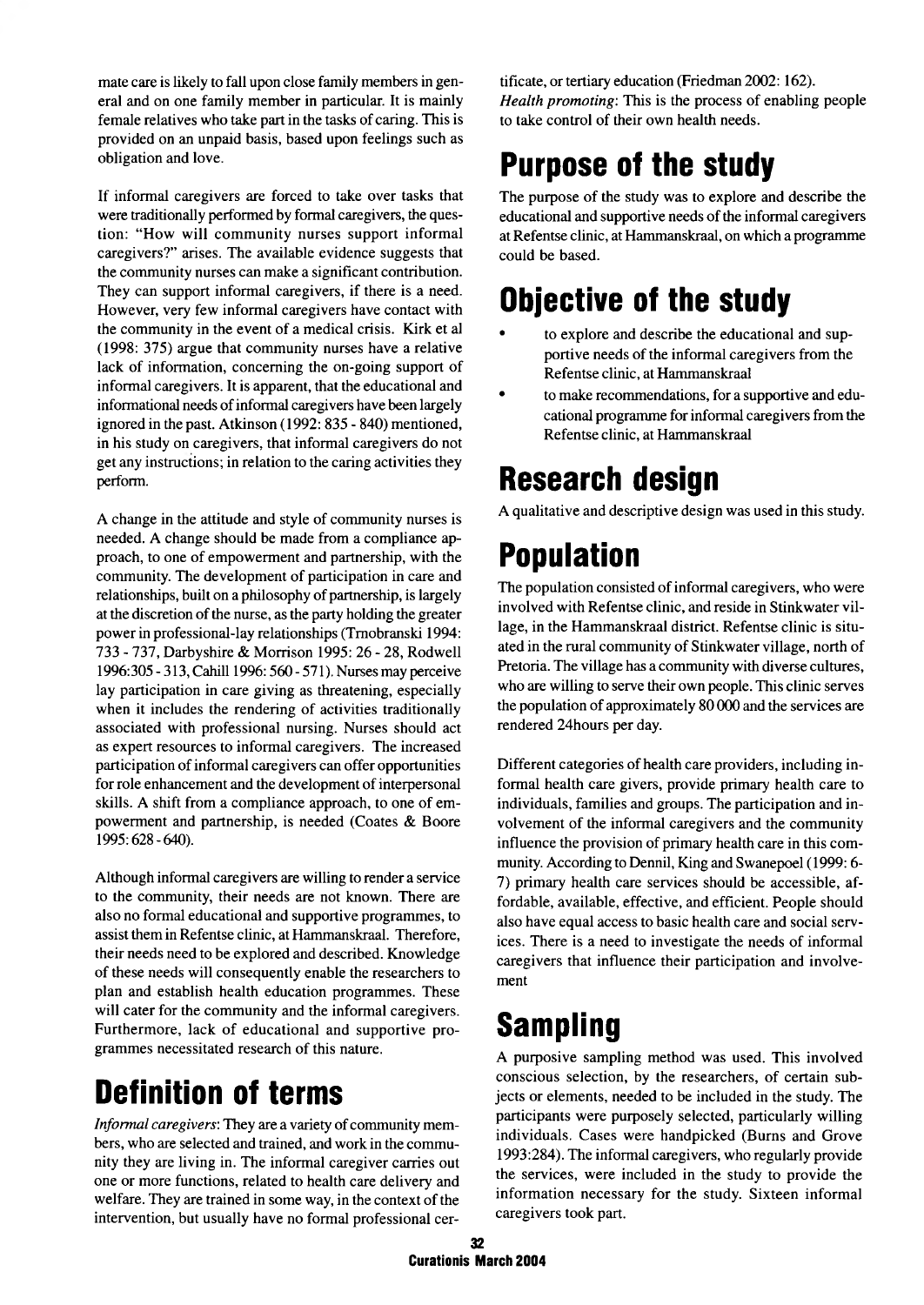### **Research instrument and data collection**

Focus groups were the method of choice, to gather data. A focus group interview can be defined as a qualitative technique, using discussion among a group of  $4 - 12$  people, in a comfortable, non-threatening environment, to explore topics, or obtain perceptions about a given problem or topic of interest. The technique makes use of group interaction, to provide insight and data, which is not accessible without the stimulus of the group discussion (Bulmer 1998: 34, McDaniels & Bach 1994:4, McDaniels & Bach 1996:53).

McDougall (1999:48) provides a further description: "Group discussions which are semi-structured, with open questions by a facilitator, around a topic or area of experience". The governing concept is, that the whole is greater than the sum of its parts. A small group interview holds more information, than interviewing individuals separately (Reiskin 1992: 198). Two focus groups were held, with the same group of informal caregivers. An unstructured interview with a schedule was followed. The data was transcribed verbatim, within 72 hours after the focus group met. The participants were also asked to keep a reflective diary of their needs.

# **Ethical considerations**

The Ethics Committee of University of Pretoria evaluated the proposal for approval. Permission was also obtained from the concerned authorities from North West Province (from Jubilee district).

Principles of research ethics, ethical dilemmas and code of ethics were always observed. All participants were respected and treated with dignity. They were treated like autonomous agents and given the opportunity to control their activities and to make informed voluntary decisions (Polit & Hungler 1995:122-124). The participants were provided with consent forms to complete, before the commencement of the study. The completion of the consent form was voluntary to all participants. The participants were treated fairly and privacy was maintained. Promises of confidentiality to subjects were guaranteed (Polit & Hungler 1997:124- 126).

The researchers avoided any harm to participants. The participants were informed that they could terminate participation at any time, if they wanted. The participants were assured that the information would not be used against them, in any way (Polit & Hungler 1997:119-120). The participants were fully informed about the purpose of the study, type of data and procedure, as well as their rights regarding participation (Polit & Hungler 1997:132-143).

### **Data analysis**

Tesch's (Ross & Rallis (1998) in Creswell 2003:192) analysis process was used, to analyse the data. The following eights steps were followed:

- The researchers formed a sense of the whole, by reading through all the transcripts. Some ideas were jotted down.
- One interview was chosen to start the analysis. Thoughts were written down as they occured.
- The researchers completed this, with several of the respondents' transcribed interviews. A list was compiled, of all found topics. Similar topics were clustered together and formed into columns. The columns were arranged according to major topics.
- The topics were then taken turned back to the original, transcribed data. The topics were abbreviated as codes and the codes written on the appropriate segments of the text.
- The researchers found the most appropriate descriptive wording for the topic and turned these into categories. Grouping topics that relate to each other reduced the total number of categories.
- The researchers made a final decision on the abbreviation for each category and alphabetised the codes.
- The data material that belonged to each category was assembled and a preliminary analysis performed.
- Each researcher coded the data independently and then compared the results (De Vos 1998: 344 and Creswell 2003:192).

### **Strategies to increase the trustworthiness of the focus group data gathering methodology**

### **Credibility strategies**

A strategy, used in this study, was prolonged engagement; an extended period of time was spent with the participants. It allowed the researchers to check perceptions and allowed informants to become accustomed to the researchers. Reflexivity was another technique that was used. This refers to the assessment of the influence of the investigator's own background, perceptions and interests, on the qualitative process. After each focus group met, the researcher reflected on the data collection. Field notes of each focus group were kept, for the purpose of audibility (Krefting 1991:218). Audibility

#### **Triangulation**

"Triangulation is based on ideas of convergence of multiple perceptions, for mutual confirmation of data, to ensure that all aspects of a phenomenon have been investigated" (Krefting 1991:219).

Multiple triangulation was used in this study i.e. method and investigator triangulation. "Investigator triangulation is considered to have occurred when each investigator has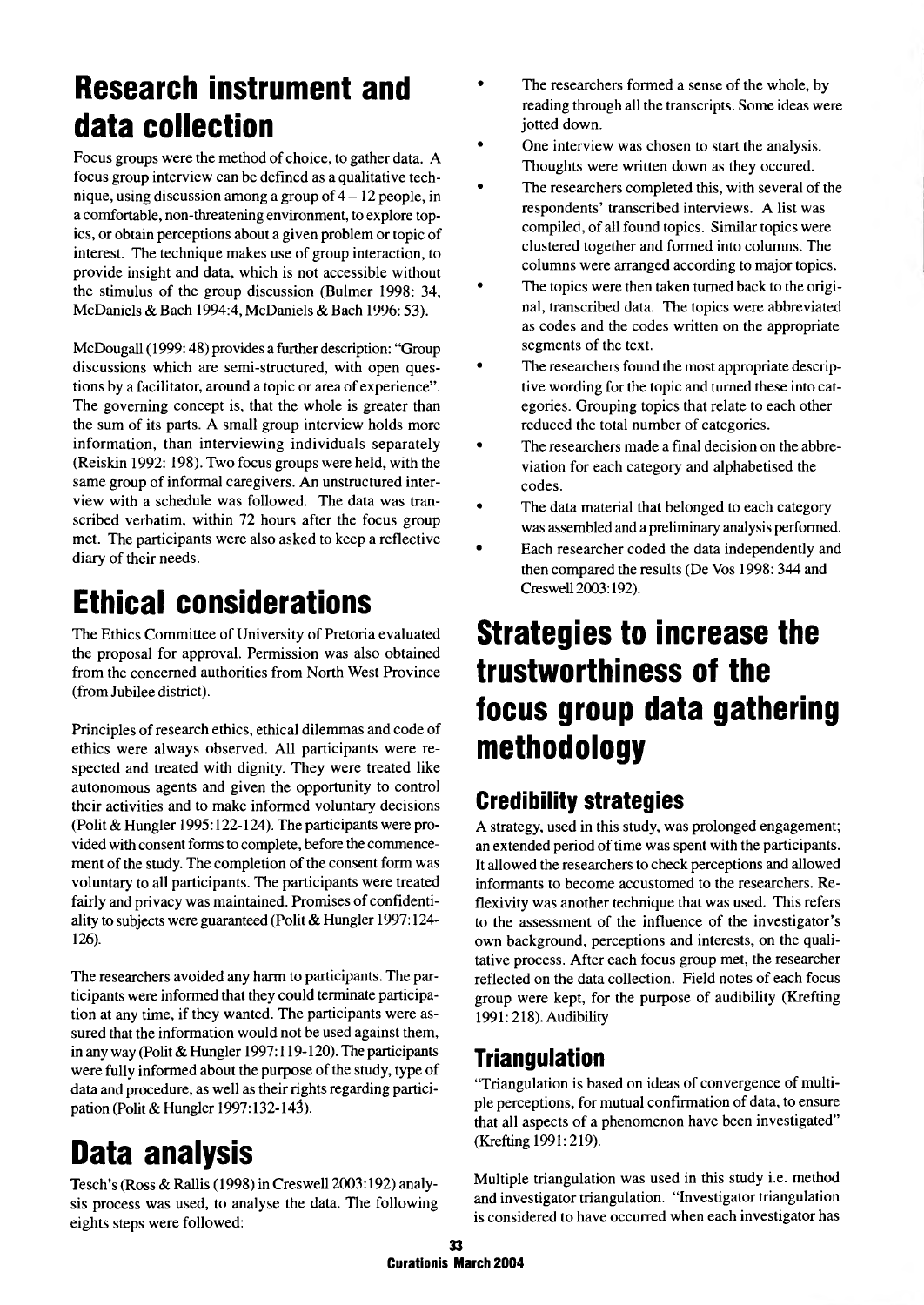| <b>CATEGORY</b>                                               | <b>EDUCATIONAL NEEDS</b>                                                                                                                                                                                                                                                                                                                   |  |
|---------------------------------------------------------------|--------------------------------------------------------------------------------------------------------------------------------------------------------------------------------------------------------------------------------------------------------------------------------------------------------------------------------------------|--|
| <b>SUB-CATEGORY</b>                                           | <b>HEALTH PROMOTION</b>                                                                                                                                                                                                                                                                                                                    |  |
| <b>THEMES</b>                                                 | <b>SUB-THEMES</b>                                                                                                                                                                                                                                                                                                                          |  |
| <b>Family care</b><br>Poverty alleviation                     | Care of children<br>Care of disabled people<br>Care of the aged<br>Care of the abused<br>Provision of food and clothing                                                                                                                                                                                                                    |  |
|                                                               | Care of poor families<br>Care of disadvantaged children<br>Gardening project<br>٠                                                                                                                                                                                                                                                          |  |
| Training and development<br>Needs of the informal caregivers. | HIV/AIDS counselling<br>Development of communication<br>۰.<br>First Aid<br>$\overline{\phantom{m}}$                                                                                                                                                                                                                                        |  |
| Strategies to provide the educational program                 | Basic nursing care<br>Precautionary methods when handling blood<br>Community advise<br>Home-based care<br>Use of songs<br>Formal lessons<br>Use of pamphlets and books<br>Drama<br>Workshops<br>Home visits<br>Observational method<br>Build partnerships<br><b>Empowerment strategies</b><br>Group effort<br>School programs<br>Role play |  |
| <b>Community development</b>                                  | Gardening project<br>Drama<br>Empowerment of abused members of families<br>Prevention of crime<br>Health information centre                                                                                                                                                                                                                |  |
| <b>Nutrition</b>                                              | Provision of food<br>How to apply for grants<br>Help mothers who receive grant to use it properly                                                                                                                                                                                                                                          |  |
| Family planning, pregnancy and antenatal care                 | Care of pregnant women<br>Care of pregnant teenagers<br>Provision of family planning<br>Antenatal care                                                                                                                                                                                                                                     |  |

#### **Table 1 Themes and sub themes, identified during the data analysis phase**

a prominent role in the study, the expertise of each investigator is different, and the expertise (disciplinary bias) of each investigator is evident in the study" (Kimchi et al 1991 365). Each investigator in this study was present during data collection. The investigators used two different methods to obtain data, focus groups and reflective diaries.

Peer examination was also used. This implied that the researchers discussed the research process and findings with expert colleagues, who have experience with qualitative methods. This was done during a seminar, with colleagues at the Department of Nursing Science, University of Pretoria.

### **Transferability strategies**

A dense description, on the background information about the informants and the research context and setting, was given. This allows other researchers to assess the transferability of the findings.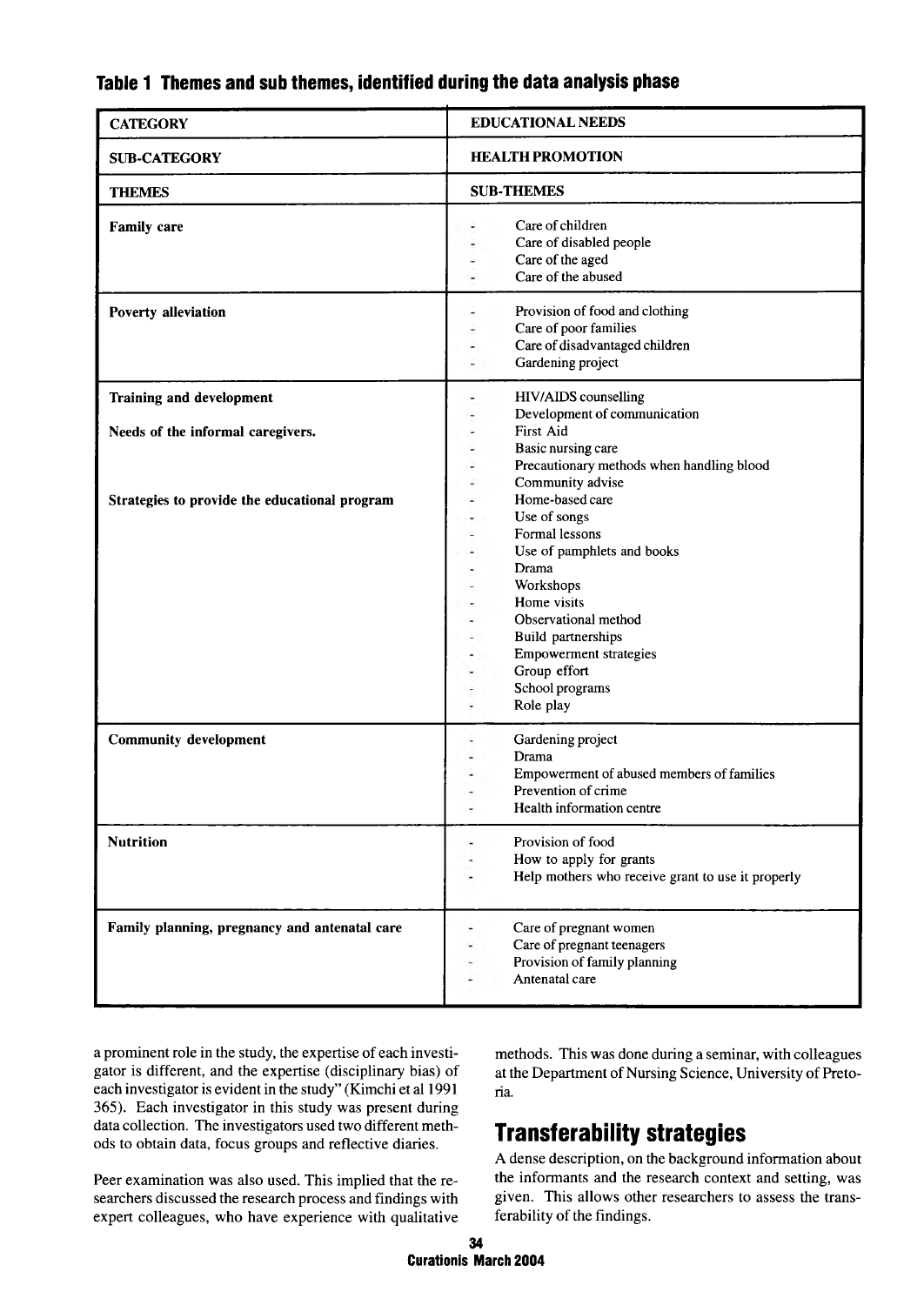#### **Table 2 Themes and sub themes, identified during the data analysis phase**

| <b>CATEGORY</b>                                                   | <b>EDUCATIONAL NEEDS</b>                                                                                     |
|-------------------------------------------------------------------|--------------------------------------------------------------------------------------------------------------|
| <b>SUB-CATEGORY</b>                                               | <b>DISEASE PREVENTION</b>                                                                                    |
| <b>THEMES</b>                                                     | <b>SUB-THEMES</b>                                                                                            |
| Prevention of HIV/AIDS and other sexually<br>transmitted diseases | Cause<br>Signs and symptoms<br>Cause of death<br>Prevention<br>Youth focus<br>Inform children about HIV/AIDS |
| <b>Prevention of chronic disease</b>                              | Diabetes mellitus<br>Hypertension<br>Cancer<br>Psychiatric illnesses                                         |
| Prevention of smoking, drugs and alcohol abuse                    | Involvement of the community<br>٠                                                                            |
| <b>Prevention of TB</b>                                           | <b>Education on TB</b><br>Help people with TB                                                                |
| Environmental and personal hygiene                                | Teach hygiene<br><b>Education</b> on health                                                                  |
| Prevention of mother to child transmission                        | Need more information                                                                                        |

#### **Dependability strategies**

The exact methods of data gathering and analysis were described. It gave a dense description of how repeatable the study might be. The term audibility is used in qualitative methods, to describe the situation in which another researcher can clearly follow the decision trail used by the investigator.

Another method, used in this study to enhance the trustworthiness, is the code/recode procedure. The two researchers independently coded and recoded the data. The results were compared for differences.

### **Confirmability strategies**

Confirmability strategies include triangulation techniques and confirmability audits, as discussed previously.

### **Data interpretation and literature verification**

Themes and sub themes, identified during the data analysis phase, are as depicted in table 1 and 2.

The category on educational needs mainly centred around two themes, namely health promotion and diseases prevention. This was not a surprise, because the informal caregivers are confronted with these problems on a daily basis. It is a reality of their daily lives and the communities they live in. The Health Systems Trust indicate that: "training of community based health care workers (CBHWs) (and

in this case informal caregivers) should be a continuous, community-based, problem-orientated, experiential education process. Apart from an initial orientation course and short specific course(s) the training should be undertaken where CBHWs operate" (<http://www>. org.za/sahr/2002/). They also suggested that such a course should start with an intensive course and continue gradually over a few years. Courses should then extend their range, as the CBHW becomes more competent.

### **Health promotion**

Health promotion is the process of enabling people to take control of their own lives. O' Donnel (1987) in Mandle 2002:12, defines health promotion as the science and art of helping people to change their lifestyle, to move towards a state of optimal health. The informal caregivers need education concerning health promotion. Their education should concentrate on family care, poverty alleviation, community development, nutrition, and family planning, pregnancy and antenatal care.

Family care remains an important aspect in both rural and urban homes. It is the responsibility of a health care worker or informal caregiver, to educate the families on how to care for themselves. In Friedman (1998: 100) it is stated that the family is a system, with different structural functions. The family care for their children, their disabled members, the aged, and abused members of the family. It is important to empower the families with skills, to care for each other. The participants in this study emphasized that working with families is a priority. In view of the above comment, family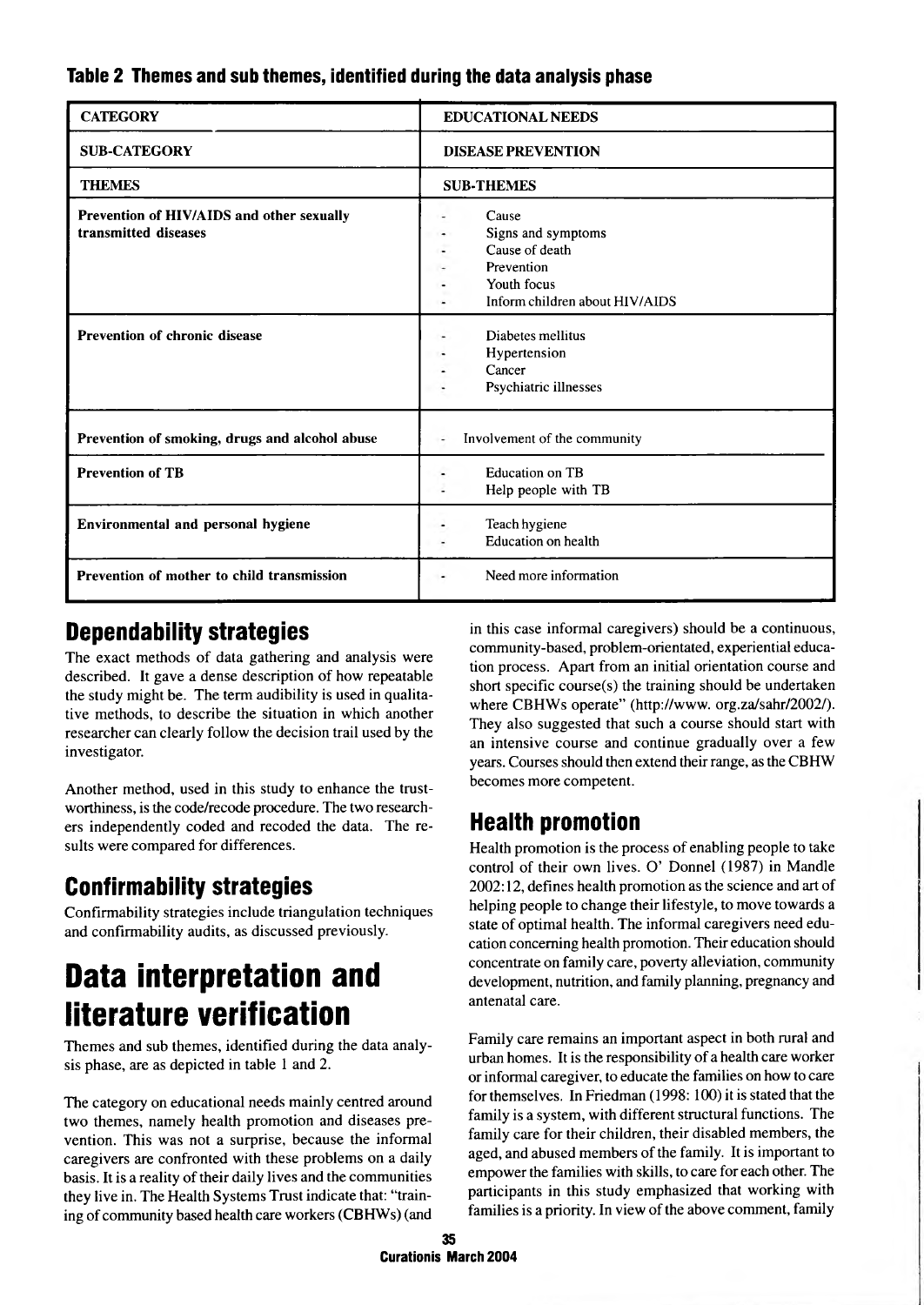care is a comprehensive concept, where members are cared for to promote health and to preserve the lives of their own family members. Friedman (1998:100) indicates that a homeostatic family renders both formal and informal roles.

Poverty is largely a rural phenomenon. This is also manifested in this study. The poor are people, trapped in a cycle of being poor, weak, isolated, powerless and vulnerable. Poverty alleviation is one of the big challenges of today (De Beer & Swanepoel 2000: 7). An important aspect of poverty alleviation is to teach the informal caregivers the process of conscientisation - a concept developed by Paolo Freire, an educational liberationist. According to Freire, people must critically reflect on their circumstances and question it. Only then development will happen and poverty will be alleviated. The informal caregivers can be taught the process of introspection, critical reflection and development in changing the lives of the individuals, families and groups.

Training and development are important elements of empowering individual participants. During training, concerned members learn how things are done and applied, through involvement and participation. In training, members gain expert power to provide others with relevant information. Smith and Cronje (1997:249) define expert power as: the power based on knowledge and expertise. A leader who possesses this power has special power, over those who need the knowledge, especially in training. In this study, training and development were the main focus points, emphasized by participants. The participants identified several strategies for empowering informal caregivers and the families. Those strategies are:

- The use of drama
- Workshops
- Formal lessons
- HIV/AIDS counselling
- Communication skills
- Use of pamphlets
- Use of easy language
- Use of community advisers

The participants indicated that these strategies would ease the need for education in the community. Drama or roleplay gives individuals insight into the handling of real life situations. In this study, the informal caregivers will be able to control their own environment due to the insight they gained, in handling situations (Mellish & Brink 1986: 165-166). With regard to formal lessons, participants indicated that they must be provided with education (HIV/AIDS, basic nursing care and communication skills) and guidelines on how to give a formal lesson.

The participants also emphasized home-based care, as a strategy to promote healthy living. More emphasis should be put on providing information on how home based care should be provided. As indicated by the Department of Health (2001:1-3), home based care calls upon the resources and skills within the community. It should be directed to chronic and acute diseases such as HIV/AIDS, and other debilitating diseases. The participants volunteered to fill this care-giving role. In this way they can assist the government in preventing diseases and promoting health. This shows that the community members have an interest in dealing with their own health problems.

#### **Disease prevention**

The educational needs of the informal caregivers, concerning the prevention of diseases, was as follows: prevention of HIV/AIDS and other sexually transmitted diseases, prevention of chronic disease, prevention of drugs, alcohol and smoking addiction, prevention of tuberculosis, and environmental and personal hygiene.

It is important that the role of informal caregivers be developed, to deal with HIV/AIDS. Figure 1 demonstrates a comprehensive community model, showing how informal caregivers (IFC) could assume the role of co-ordinating and providing community based support, to ailing adults and children infected with AIDS, including AIDS orphans. This model was developed by Friedman (2002:177) for the South African population and was published in The South African Health Review for 2002. It is an applicable model for the training of the informal caregivers of this study. Figure 1 is self-explaining and concentrates on the support informal caregivers can render and the support that they will need. It is clear that informal caregivers (in HIV/AIDS care) can be used effectively and supported in various ways. They can be utilised to visit the sick, and give psychosocial support, to train family members to take care of their sick, and co-ordinate services. The types of support, which they can render in the community, are shown in the last column on the right in Figure 1.

The need for caring for the chronically ill was a focal interest of the participants' discussions and concerns. It was agreed that monitoring of chronic conditions should be part and parcel of the informal caregivers' role. Therefore, there is a need for empowering these caregivers. Lack of skills, on caring for the chronically ill, may have an impact on the survival of the community concerned.

Tuberculosis is one of the major communicable diseases present in South Africa. Informal caregivers can successfully be involved in the DOTS (Direct observed treatment short course) program. DOTS is the only globally recognised strategy, for effective TB control. Treatment supporters observe patients, as they take their drugs daily. The DOTS strategy is a patient-centred approach. It provides support to TB patients, by observing them as they take their medication and ensuring that they complete their treatment. (TB South Africa's Health Priority 1997: 6). The implementation of DOTS ensures that every TB patient has the support of another person, to ensure that they take their medication daily. The treatment supporter does not have to be a professional health worker. This is where the informal caregivers can be used very effectively. A treatment supporter can be any responsible member of the community. (Department of Health 2001: 15).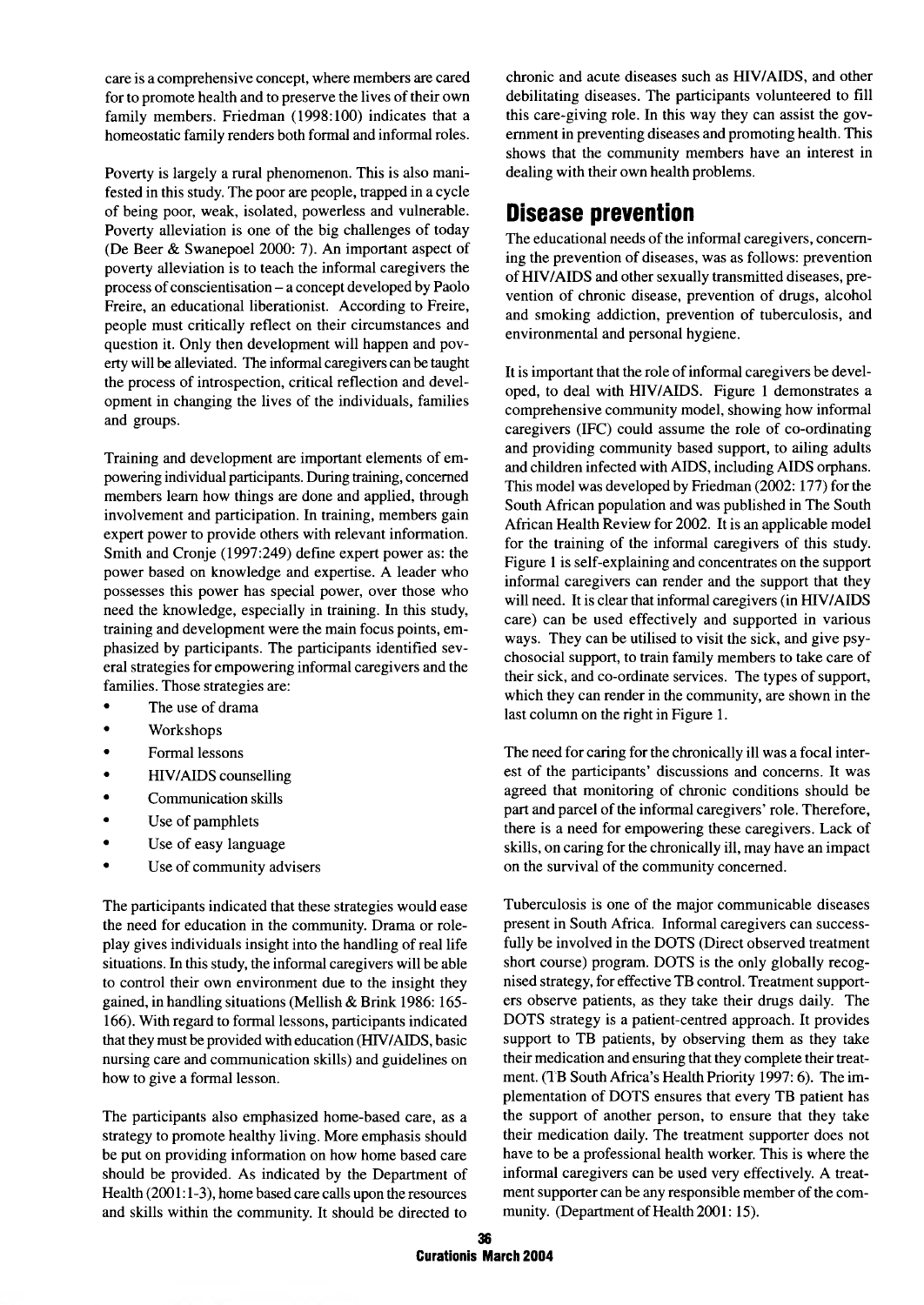

**37 Curationis March 2004**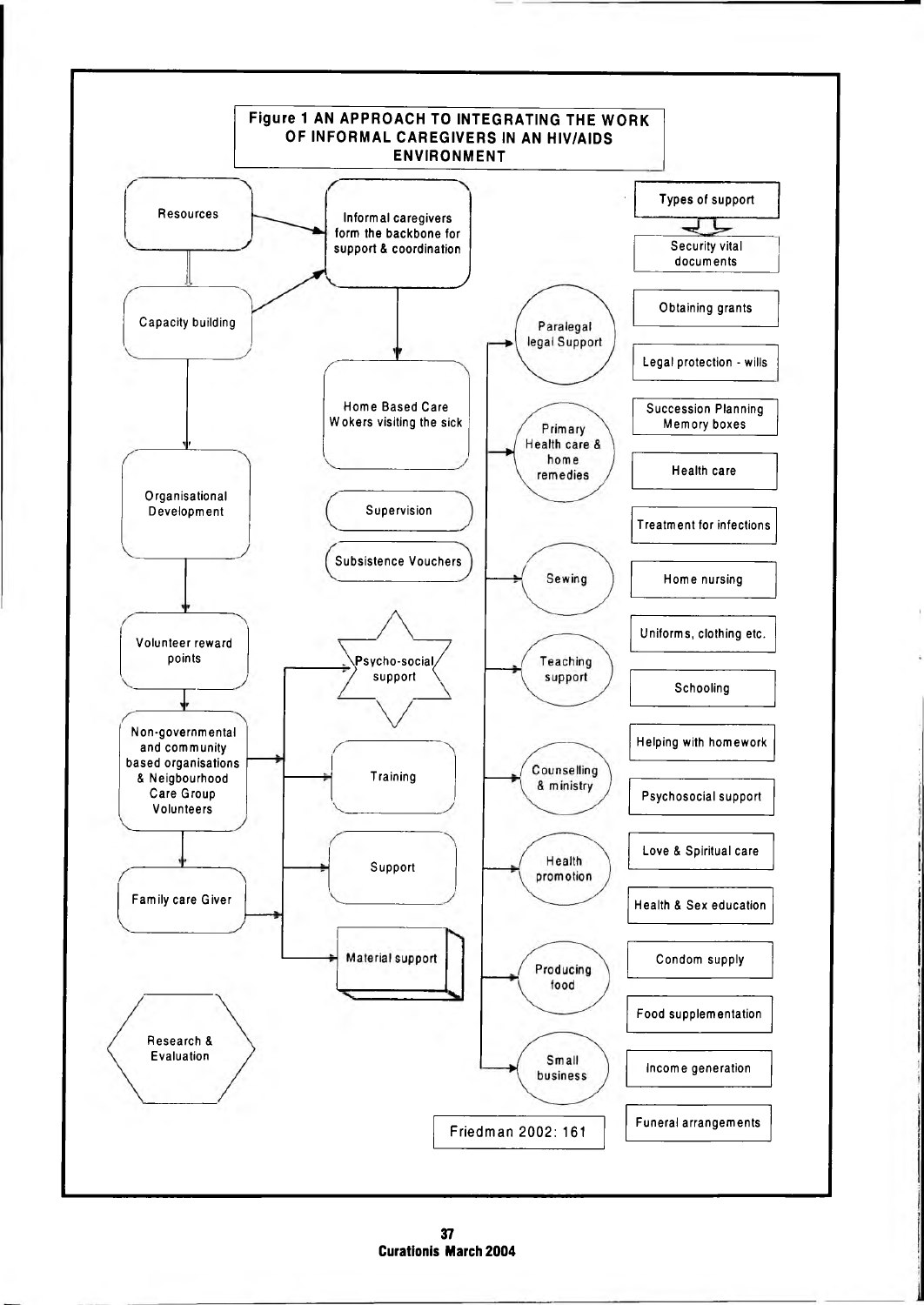#### **Table 3 Category B: Supportive needs**

| <b>THEMES</b>            | <b>SUB-THEMES</b>                                                                                                                                                                                 |
|--------------------------|---------------------------------------------------------------------------------------------------------------------------------------------------------------------------------------------------|
| Governmental support     | Provision of home based care materials<br>Finance<br>Organize workshops<br>Help with water<br>Give enough medicines<br>Empowerment<br>Need development<br>Care for the carers<br>Provide security |
| <b>Community support</b> | Need your support<br>We need your help<br>Provide with security                                                                                                                                   |
| <b>Clinic support</b>    | Change your attitude/behaviour<br>Need your support and help<br>We need your advice<br>Stop shouting at us<br>Take us as people<br>You are there to help us if not so do not stay<br>Avoid gossip |
| <b>UP</b> support        | Do research and find out how people are liv<br>ing from different places (cultural issues)<br>Request partnership during health education<br>program<br>Financial help for transport              |
| <b>Recognition</b>       | Certification<br>Name tag<br>Identification<br>Work as partners<br>UP to send more students to work with for<br>recognition                                                                       |
| <b>Workshops</b>         | Need more workshops on home based care<br>٠<br>Variety of workshops                                                                                                                               |
| <b>Communication</b>     | Free and fair<br>$\overline{a}$                                                                                                                                                                   |
| <b>Respect</b>           | Need respect from the community<br>Need respect from students<br>Nurses should care for us                                                                                                        |

What can the informal caregiver do? First of all, they can increase community awareness of the right of all, to free access, to effective TB care. Secondly they can make friends, neighbours and colleagues aware of DOTS. They can contribute to awareness of how our country's national Tuberculosis programme can save lives and prevent the spread of TB. (Facts 2001: 13)

Environmental and personal hygiene are the most important elements that contribute to the survival of the community and the caregivers. A skilled caregiver will be able to assess environmental conditions such as food and other

lifestyle influences and determine whether their own environmental needs are satisfactorily met. Lundy and Janes (2001:22) indicate that the environment has been a concern for nursing since the days of Florence Nightingale. It is still the concern of the government and non-governmental organizations, to make providing a healthy environment a priority. This can be achieved through the involvement and participation of the community, making use of informed caregivers.

The informal caregivers' needs, concerning support, mainly concentrated around support from the government, the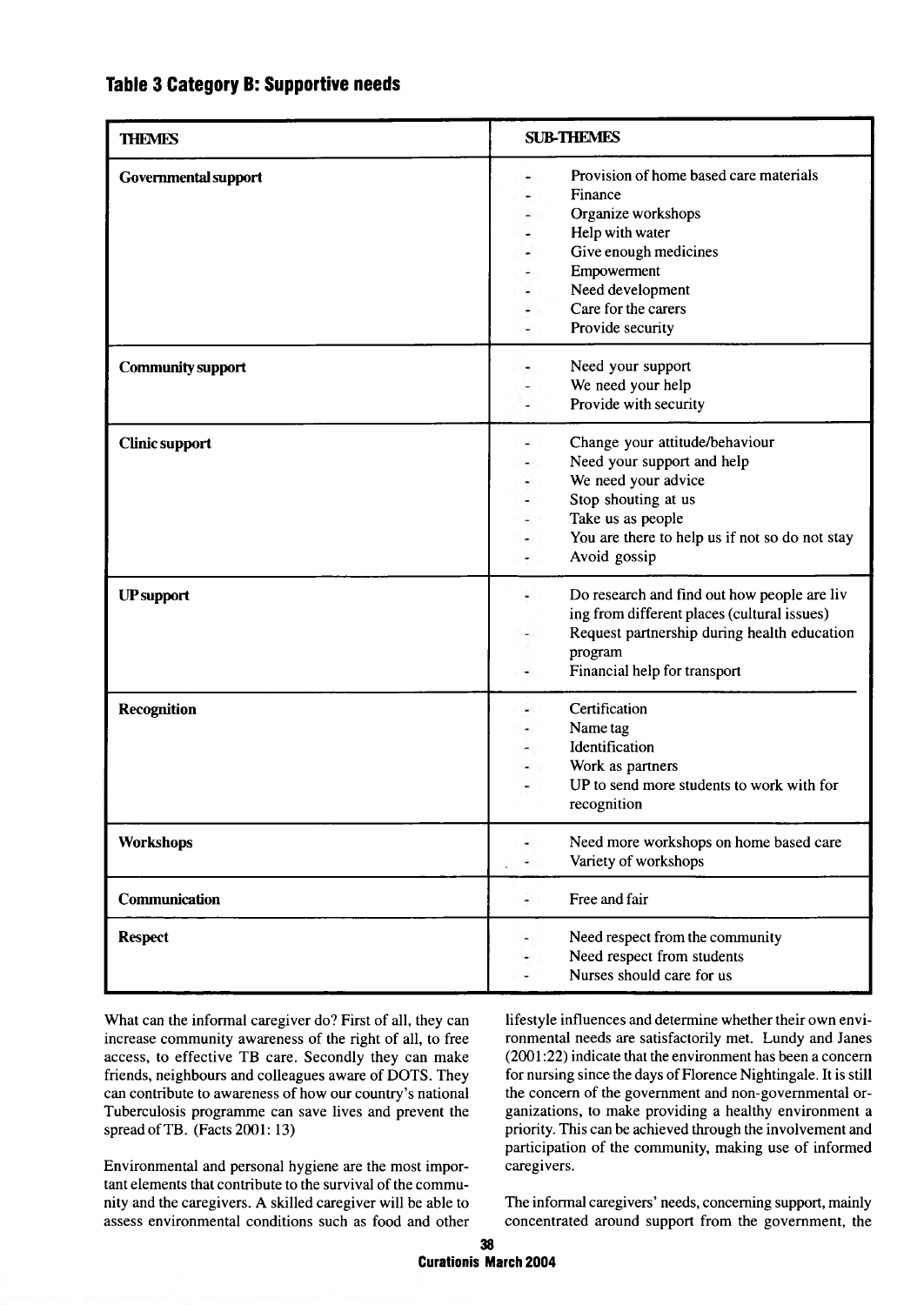community, the university and the PHC clinic, in the area that they serve. Personal needs, concerning support, focussed on recognition and respect.

As already indicated, there is a need for support from the government, the community (including nurses), and from the University of Pretoria. This will enhance the collaborative efforts of all the parties, regarding health promotion and illness prevention. The support that was emphasized was:

- Financial,
- Material,
- Security.
- The aspect of finance, especially concerning the government, were:
- Money for workshops,
- Buying materials.

This shows that money is the vehicle that drives everything. Without money, many things are impossible, particularly if you deal with empowerment of the communities. Materials could only be available if provided and kept safe.

Security was one of the main focuses because caregivers are threatened by the rate of crime in the community. The group reached consensus that security is their first priority, before one can deliberate on anything. Violence is a barrier in the promotion of health. According to Lundy and Janes (2001: 494) violence has been part of humankind's world at least since recorded history. It remained primarily a criminal justice issue. However, the community should take into consideration that, without the help of the community concerned, violence is difficult to handle. Caregivers must participate in the efforts to reduce crime within their communities.

Informal caregivers need to be willing and able to take additional responsibility, without getting extra remuneration (whether physical, social, emotional or material). The aim of the inclusion of informal caregivers in health care activities is to enhance community participation and involvement and to promote health and community empowerment. This will ensure that there are individuals who can be held responsible for their own health, and that of the members of the community. (Kirk etal 1998: 376).

According to De Vos (1997:407) community participation leads to the creation of a democratic system and procedure, which enables community members to become actively involved and to take responsibility for their own development. In this way, all share equally in the fruits of community development and their decision making power is improved. It provides a sense of belonging or identity, a commitment to common norms, a willingness to take responsibility for oneself and others, and a readiness to share and interact. The end product is community empowerment, the process of increasing personal, interpersonal and political power, enabling individuals, singly or collectively, to improve their life situation. Empowerment increases the energy, motivation, coping and problem-solving skills, decision-making power, self-esteem, self-sufficiency and selfdetermination, of community members (Kirk et al 1998: 373).

Swanepoel and De Beer (1998: 32-33) state that the goal of a project, like the one described in this article, is not to reach the project's concrete needs, but to enable the people (in this case the informal caregivers) to fulfil their abstract human needs, to enhance the learning process, and to help them to gain meaningful empowerment. The attitude of a researcher or community development worker should be to have respect for the knowledge and wisdom of the people. Some of them might be illiterate, or not well educated, but it does not follow that they are ignorant. The people, and their views and feelings, must be respected. They must be treated as human beings. The role of the researcher and community worker is that of guide, advisor, advocate, enabler and facilitator.

### **Recommendations**

In view of the data interpreted and verified, various recommendations can be made. The following recommendations serve as the basis for concluding this study:

- The establishment of a health promotion training programme for informal caregivers is necessary. The programme will provide informal caregivers with information that will assist in the empowerment of the community, thus promoting health.
- Poverty alleviating strategies, that will include massive collaboration, are recommended. The community will be able to take ownership of their own projects to prevent poverty.
- Encouraging the community to establish various projects and promoting participation, especially in gardening, will render long term benefits. Skills in gardening e.g., will be transferred to the community.
- Collaborative support from the clinic, community, government and non-government organizations is necessary. Collaboration, in the form of the establishment of projects, will be encouraged.
- Informal caregivers in health promotion programs must receive recognition. Informal caregivers could be given an opportunity to run the health education programmes at schools.
- Informal caregivers must be recognized as members of the multidisciplinary health team. They could participate in the planning of educational programmes.

### **Conclusion**

Informal caregivers are part and parcel of the primary health care team. It was necessary to investigate and to describe the educational needs of the caregivers in rural communities. This investigation will enable the researchers to plan and establish educational programmes, in the community of Hammanskraal. Valuable information was gained, which may also be applicable to other rural settings in our country. In this way more communities may benefit from the results of this research.